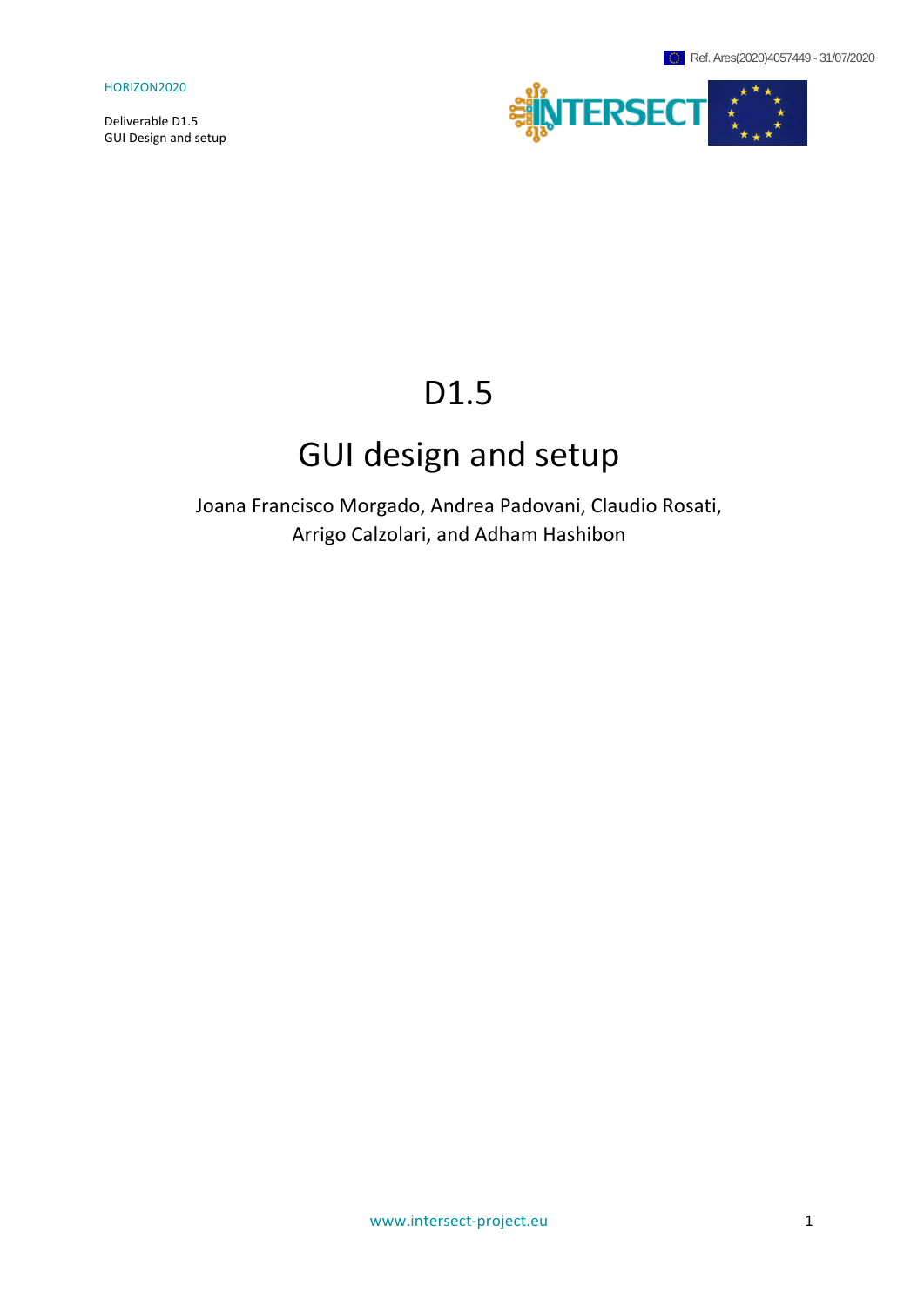Deliverable D1.5 GUI Design and setup

## Document information



| Project acronym:                                      | <b>INTERSECT</b>                                                                                                                                                                                                                            |
|-------------------------------------------------------|---------------------------------------------------------------------------------------------------------------------------------------------------------------------------------------------------------------------------------------------|
| Project full title:                                   | Interoperable Material-to-Device simulation box for                                                                                                                                                                                         |
|                                                       | disruptive electronics                                                                                                                                                                                                                      |
| Research Action Project type:                         | Accelerating the uptake of materials modelling software                                                                                                                                                                                     |
|                                                       | (IA)                                                                                                                                                                                                                                        |
| EC Grant agreement no.:                               | 814487                                                                                                                                                                                                                                      |
| Project starting / end date:                          | $1^{st}$ January 2019 (M1) / 31st January 2022 (M37)                                                                                                                                                                                        |
| Website:                                              | www.intersect-project.eu                                                                                                                                                                                                                    |
| Final version:                                        | 31/07/2020                                                                                                                                                                                                                                  |
| Deliverable No.:                                      | D <sub>1.5</sub>                                                                                                                                                                                                                            |
| Responsible participant:                              | Fraunhofer (participant number 5)                                                                                                                                                                                                           |
| Contributing Consortium members: EPFL, CNR, FRA, AMAT |                                                                                                                                                                                                                                             |
| Due date of deliverable:                              | 31/07/2020                                                                                                                                                                                                                                  |
| Actual submission date:                               | 31/07/2020                                                                                                                                                                                                                                  |
| Dissemination level:                                  | PU - Public                                                                                                                                                                                                                                 |
| Authors:                                              | Joana Francisco Morgado, Andrea Padovani, Claudio<br>Rosati, Arrigo Calzolari, and Adham Hashibon                                                                                                                                           |
| To be cited as:                                       | J. F. Morgado, A. Padovani, C. Rosati, A. Calzolari, and A.<br>Hashibon (2020): GUI design and setup D1.5 of the<br>H2020<br>project INTERSECT (final version as<br>of<br>30/07/2020). EC grant agreement no: 814487, CNR,<br>Modena, Italy |

### Disclaimer:

This document's contents are not intended to replace consultation of any applicable legal sources or the necessary advice of a legal expert, where appropriate. All information in this document is provided "as is" and no guarantee or warranty is given that the information is fit for any particular purpose. The user, therefore, uses the information at its sole risk and liability. For the avoidance of all doubts, the European Commission has no liability in respect of this document, which is merely representing the authors' view.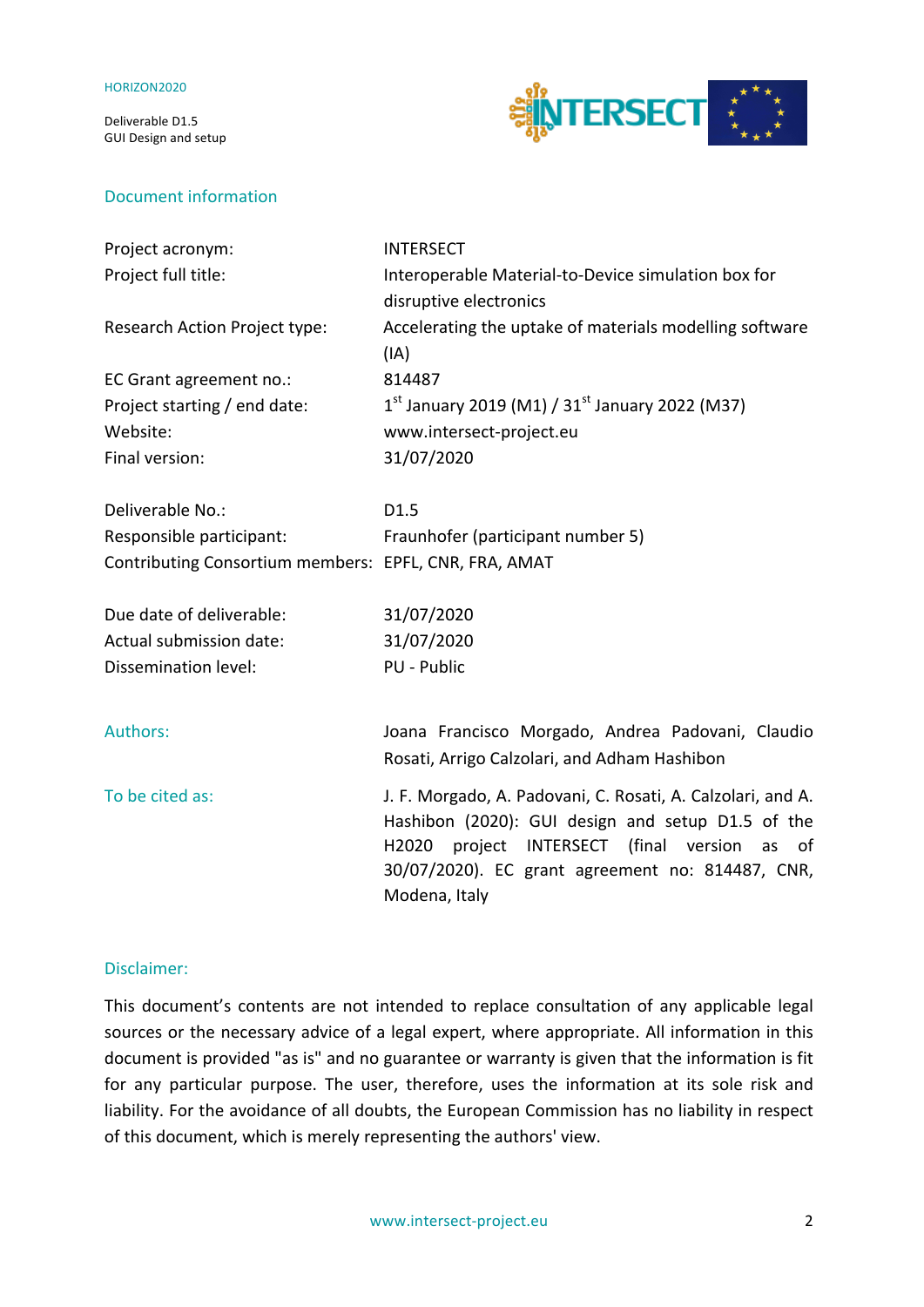

# **Versioning and Contribution History**

| Version | Date       | Modified by                    | <b>Modification reason</b> |
|---------|------------|--------------------------------|----------------------------|
| v.01    | 27/07/2020 | Adham Hashibon   First Version |                            |
| V.02    | 29/07/2020 | Andrea Padovani   Review       |                            |
| v.03    | 30/07/2020 | Arrigo Calzolari               | <b>Final Version</b>       |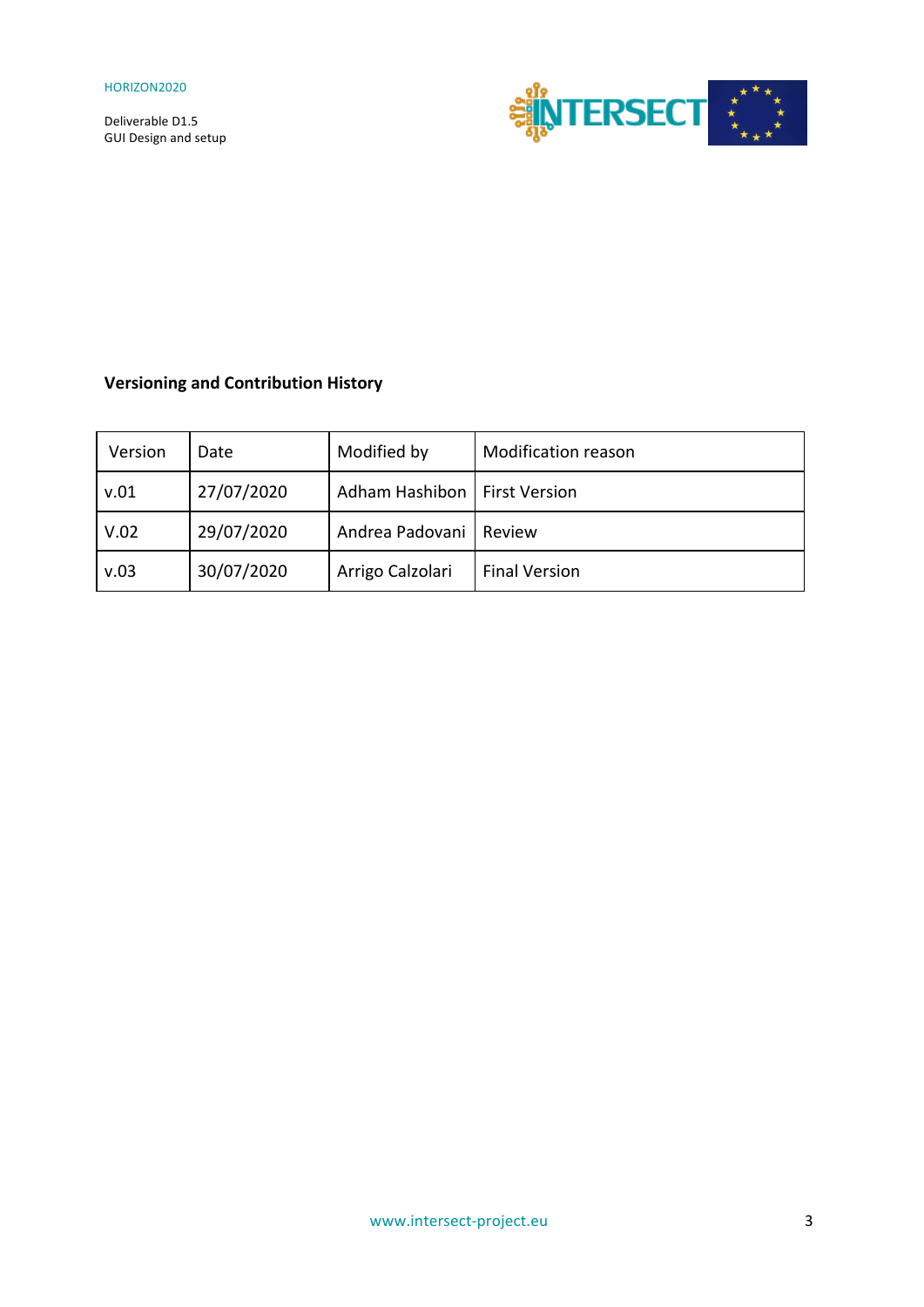Deliverable D1.5 GUI Design and setup



## **Contents**

| <b>Executive Summary</b> |                                            | 5  |
|--------------------------|--------------------------------------------|----|
| 1.                       | Objectives, solutions and outlook          | 5  |
|                          | 1.2 Deviation from Planned work in the DoA | 6  |
| 2.                       | Workplan                                   | 7  |
| 3.                       | Ginestra <sup>™</sup> GUI                  | 7  |
| 4.                       | SimPhoNy-Remote                            | 9  |
| 5.                       | Integration to Marketplace                 | 11 |
| 6.                       | Conclusion                                 | 11 |
|                          | ACRONYMS <sup>1</sup>                      | 13 |
|                          | References                                 | 13 |

<u> 1989 - Jan Samuel Barbara, margaret e</u>

<sup>&</sup>lt;sup>1</sup> Acronyms are marked in purple in the text and defined at the end of the document.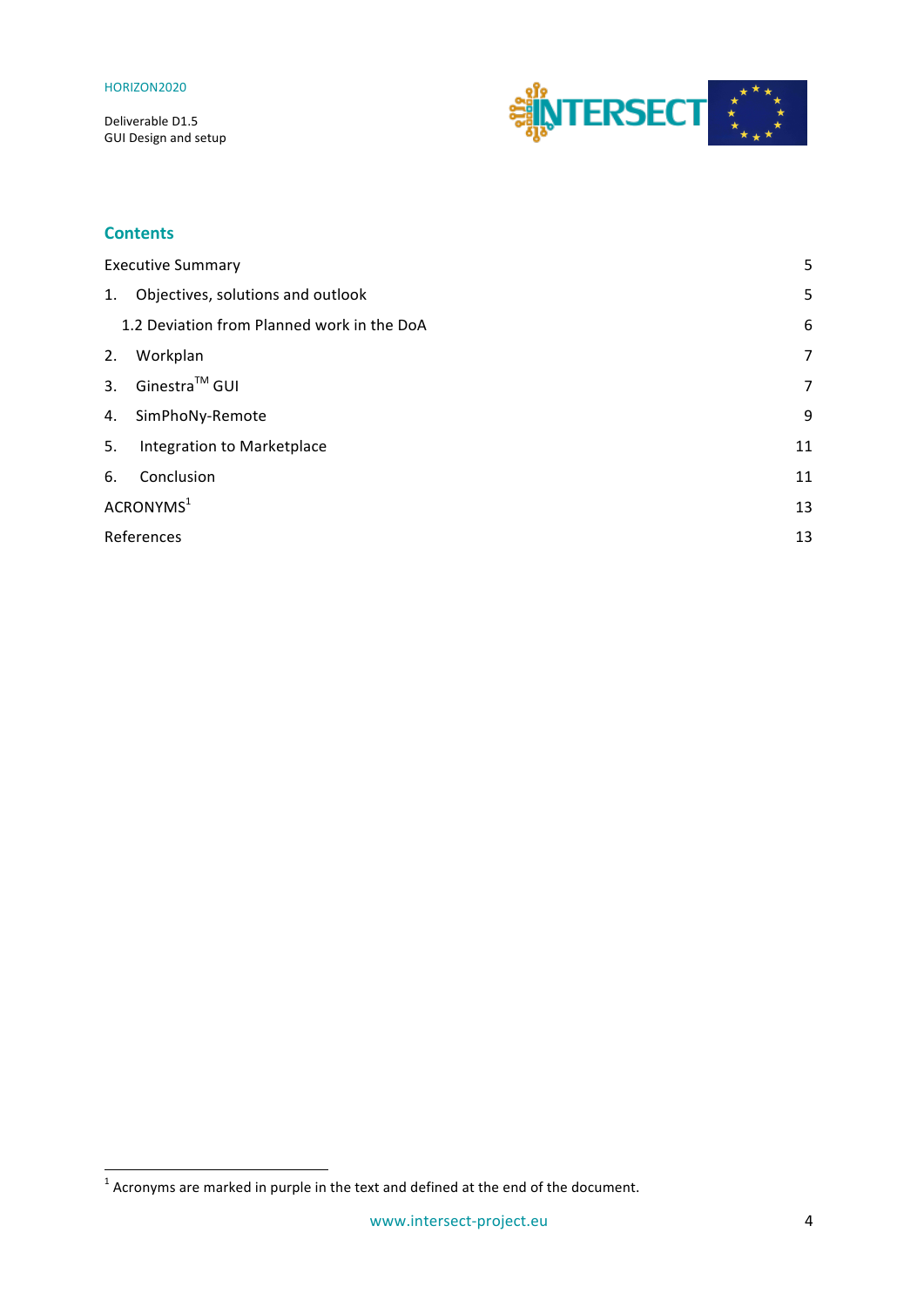

## **Executive Summary**

The present document "GUI design and setup" (Deliverable 1.5) is prepared under the task T1.4. "Graphical User Interface and integration on Marketplace" of Work Package 1 - "IM2D box architecture" of the INTERSECT project. The activity started at M9 of the project and is coordinated by FRA unit in collaboration with EPFL and AMAT.

This report describes the initial design of Graphical User Interface  $(GUI)$  that will be developed within INTERSECT, as front-end of the Interoperable Material-To-Device Simulation Box (IM2D). The realization of the IM2D GUI is based on the semantic upscale of the native GUI of the Ginestra<sup>TM</sup> code, which is one of the main components (for device modelling) of the entire infrastructure. The GUI is conceived to support both the material exploration and device modelling, depending on the user's need. Two implementations schemes have been considered and discussed in the following Section.

The Ginestra<sup>m</sup> GUI has been upscaled for IM2D purposes by including functions for the '*material* on demand' data generation, through the Ginestra-AiiDA plugin that allows for the direct communication between Ginestra™ and the DFT engine codes through the AiiDA connection (see also Sec. 4.1 of Deliverable D3.3).

Depending on the user profiles, namely *persona* (see definition in Deliverable D1.1), and their specific computational needs (see "high-level requirements" in Deliverable D1.4), different kinds of access to IM2D have been planned, through local or on cloud installations of the infrastructure. We explored the latter solution by integrating the Ginestra™ GUI within MarketPlace digitalization hub, through SimPhoNy-remote solution.

The rest of the document is organized as follow: Section 1 describes the main objectives and ideas at the basis of the GUI design. Section 2 describes the work plan for the GUI design. Sections 3 and 4 briefly report on the main initial tools we considered for the IM2D GUI preparation and its integration to Marketplace, namely the Ginestra<sup>TM</sup> GUI and SimPhoNyremote, respectively. Section 5 presents a first preliminary example of integration of the existing **GUI** to MarketPlace.

## **1. Objectives, solutions and outlook**

INTERSECT main goal is to drive the uptake of materials modelling software in industry (synaptic electronics) and thereby accelerate the process of materials' selection and device design and deployment by delivering a novel Interoperable Material-To-Device Simulation Box for the exploration of materials and devices. Typically, the target end users of IM2D comprise process engineers and device developers, who are experts in device and material R&D, design and manufacturing, but do not necessarily have nor are expected to exhibit expertise in electronic materials modelling. Vice-versa users can be experts in materials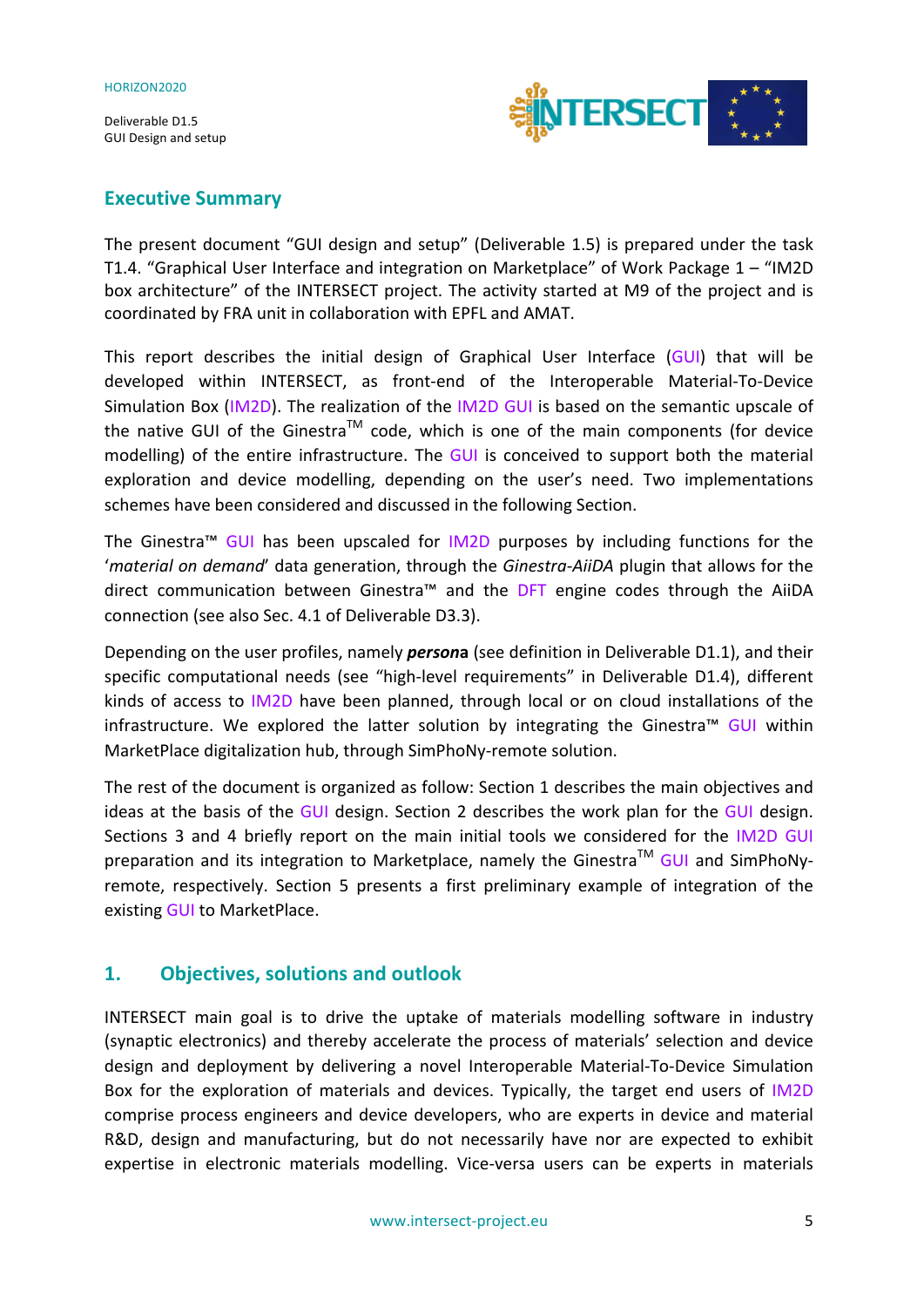Deliverable D1.5 **GUI Design and setup** 



science without direct expertise in device modelling. These characters identify different kinds of persona, to whom will correspond different "high-level requirements" and specific operational workflows (see D1.1. and D1.4).

To facilitate the end user's interaction, IM2D is provided with a Graphical User Interface (GUI) that removes the underlying complexity of the modelling workflows and enables an end user non-expert in modelling to execute any of the proposed workflows with less intervention: only basic properties of the materials and device need to be prescribed by the user.

Two approaches for the design of the GUI are followed: (i) the IM2D GUI is built on the re-use and upscale of the native interface already provided by GINESTRA<sup>TM</sup>. IM2D integrates the relevant part(s) of this interface using SimPhoNy-remote MarketPlace [1,2] technology into the workflow that includes also materials modelling (i.e., simulation hub) and databases, via AiiDA. This GUI is also used to create complex scripts that involve all relevant tunable materials (e.g. structure, chemical composition, bandgap, dielectric constant, etc.) and device parameters (e.g. effective mass, defect energy distribution, traps states, etc.) that can be either extracted from databases or calculated 'on demand'. The list of the most important physical quantities has been reported in D1.1 (Table 1). (ii) A simplified interface (pure web) is built on top of complex scripts allowing end users access to specific subset of parameters to change. This allows both complex, fully-fledged IM2D workflows as well as simplified apps to be provided. As an added value, the use of SimPhoNy-remote facilitates readily the integration with MarketPlace. This second solution has some relevant advantages: first, it is natively conceived for integration and development of digital infrastructures and database repositories (e.g. OptiMaDE [3]); second, it best tailors the choice of the operational workflows to the specific profiles (e.g. knowhow and skills) of the user *persona*; last, it allows for a larger autonomy from the Ginestra<sup>TM</sup> development and its commercial rules. However, this solution would require a much more mature development of the high-level interoperability requirements, including their ontology extension, and a partial reconfiguration of the hierarchical rules that regulate the existing operating modes of single codes (Quantum ESPRESSO [4], SIESTA [5], Ginestra<sup>TM</sup> [6]) included in IM2D and their interconnection through SymPhoNy [7] and AiiDA [8] (see also Deliverable "Risk assessment and risk-mitigation reports", D5.2). For these reasons, we decided to start with the implementation of the first approach, and to develop the simplified native GUI in a second step, on the basis of the fully-fledged GUI.

### **1.2 Deviation from Planned work in the DoA**

No major deviation, but a shift in focus has resulted as described here: after the start of the project, AMAT was acquired by Applied Materials, a large enterprise in the domain of electronic device design and validation. As a result, the business requirements from AMAT with respect to user interfaces shifted more towards relying first the existing interfaces. Hence, instead of currently focusing on creating a new GUI system, the existing Ginestra<sup>TM</sup> graphical user interface is upscaled by integrating its relevant parts into the SimPhoNy-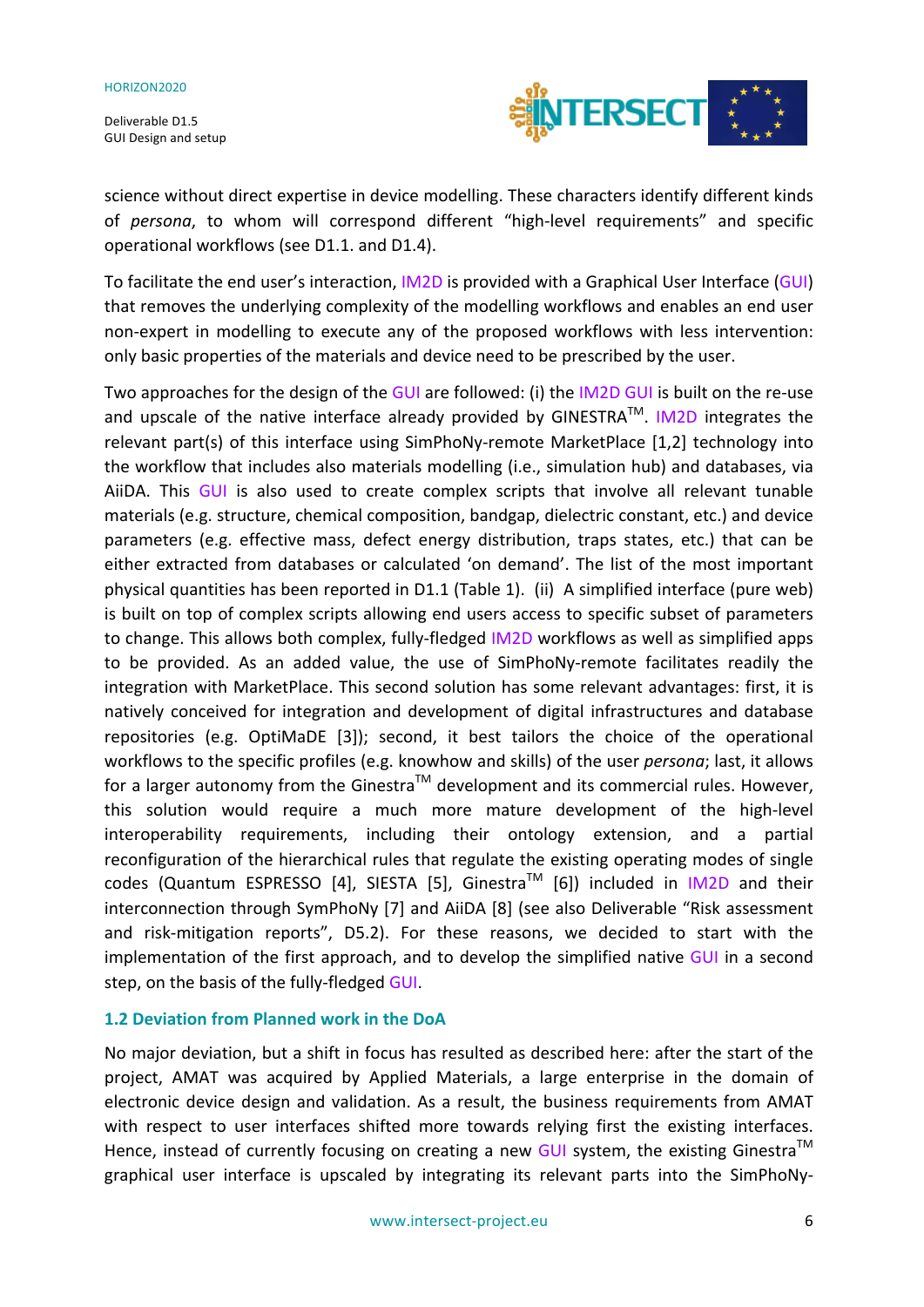

remote framework and consequently into the existing MarketPlace. This reorganization required some initial efforts, unforeseen during the preparation of the project. This affected this task that is currently only in preliminary form. More work is needed to account for the simplified native GUI, a task that is expected to be straightforward based on the integration of the existing relevant parts of the Ginestra<sup>TM</sup> GUI.

# **2. Workplan**

IM2D GUI is designed to be the result of the upscaling of Ginestra<sup>TM</sup> graphical user interface tailored to support INTERSECT project workflows and semantic requirements. After the decision of reusing the existing industry-ready Ginestra<sup>TM</sup> GUI, the integration of the relevant parts of the existing GUI components within MarketPlace has been taken as priority activity in Task 1.4.

In this work, the integration of the existing Java Ginestra<sup>TM</sup> GUI with the MarketPlace via SimPhoNy Remote  $(S-R)$  is presented. SimPhoNy Remote is a mature technology developed since 2016 in multiple EU projects (SimPhoNy, FORCE, MarketPlace). It allows creating access for desktop and workstation class applications through a web browser facilitating user access rights. In essence, it can take an existing app and present it to the end user as an app for web. In the present case, it offers the following features:

- 1. Users can log in to either IM2D standalone app or the MarketPlace and, once acquired a license to IM2D, they are able to access the app;
- 2. Users can define all parameters of the design supporting all workflows from their web browser;
- 3. Users can shut down the web browser, re-launch it again, even from another system, and once logged in as in 1, they can continue the session (currently Ginestra<sup>TM</sup> does not provide such a feature);
- 4. Users can share their data and perform additional postprocessing on it directly from the app.

Once this route is implemented (work in progress, see Results section for preliminary work) including the curation of the Ginestra<sup>TM</sup> job file, a simplified web GUI also based on SimPhoNy-Remote will be finalized (i.e. approach 2, see above). This GUI will be based on simple web forms.

# **3. GinestraTM GUI**

Upscaling the relevant parts of the existing Ginestra<sup>TM</sup> GUI, INTERSECT will easily create a user-friendly front-end for the IM2D platform, which will speed up the validation phase and its final exploitation. Starting from an industrial-validated GUI will allow us also to achieve the highest quality standards in terms of usability and attractiveness (see also Deliverable D3.3).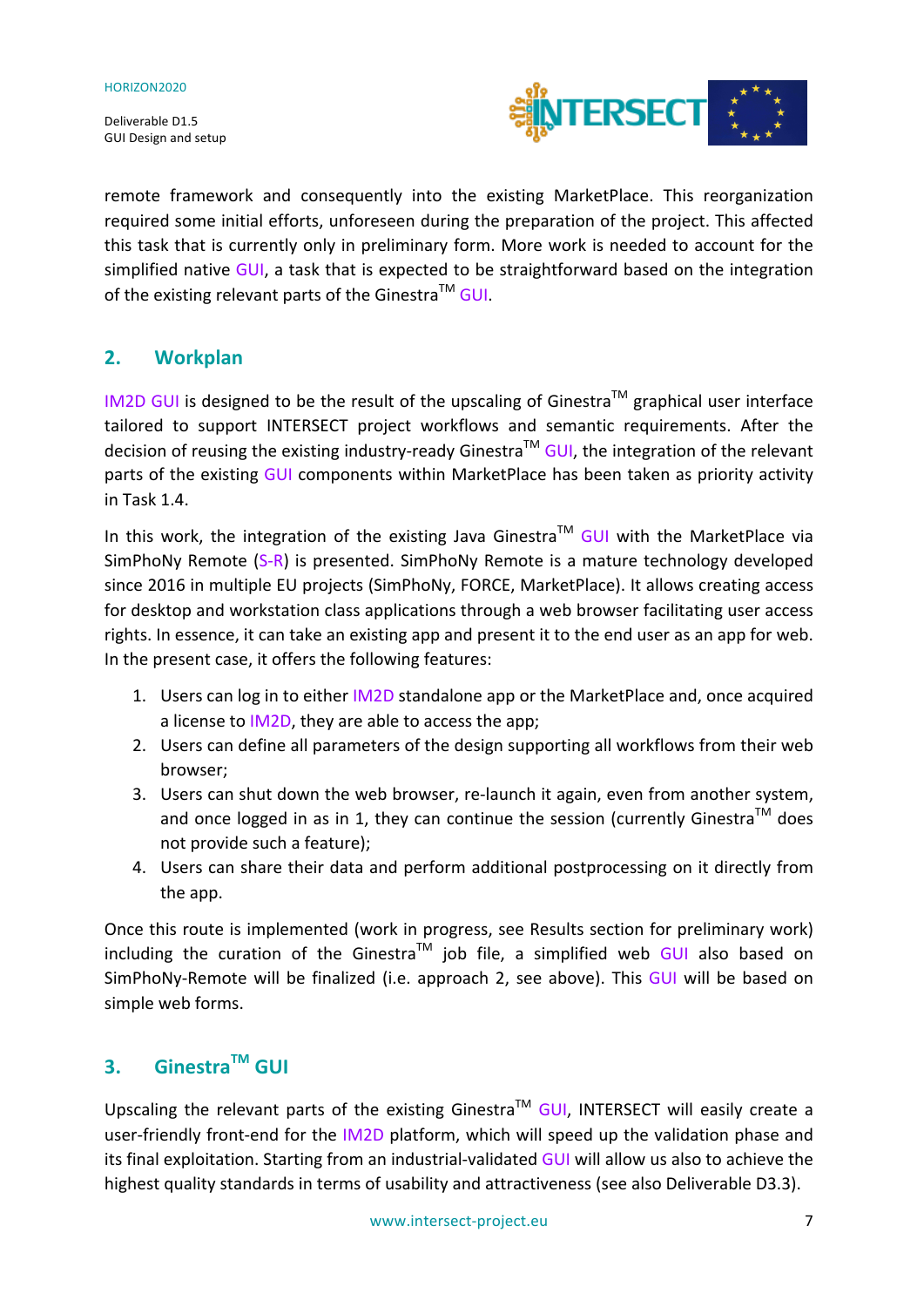Deliverable D1.5 **GUI Design and setup** 



The Ginestra<sup>™</sup> Graphical User Interface is developed in JAVA using the *Swing framework*. It relies on the Visualization ToolKit (VTK) library for the 2D/3D visualization (Figure 1).

The main tools are:

- Device Creation Tool, that allows to design custom devices defining the geometrical and material properties;
- Test Editor Tool, that allows to design electrical tests;
- Output Viewer Tool, that enables the visualization of the 1D, 2D, and 3D outputs (device characteristics and device model structures);
- Simulation Manager, that allows to launch simulation iobs and to manage the simulation queue;
- Material Library Tool, that allows to navigate, load, and save materials to use in the simulation.



*Figure 1 - Ginestra GUI. Visualization Overview.* 

A successful pilot activity of upscaling Ginestra<sup>TM</sup> GUI for creating the IM2D front-end has been done during the *Ginestra-AiiDA* plugin development. As described in details in D2.1, the Ginestra<sup>™</sup> suite can interact with AiiDA through an extension of its REST API, in order to submit workflows, retrieve data, and query information from an AiiDA database not necessarily installed on the same machine where Ginestra™ is running. The resulting Graphical User Interface provides a simplified interaction with the intercommunication plugin, that allows to search data, submit workflows, monitor the status of the running simulation, and retrieve computed data. An example application of *Ginestra-AiiDA* plugin from the GUI is shown in Figure 2.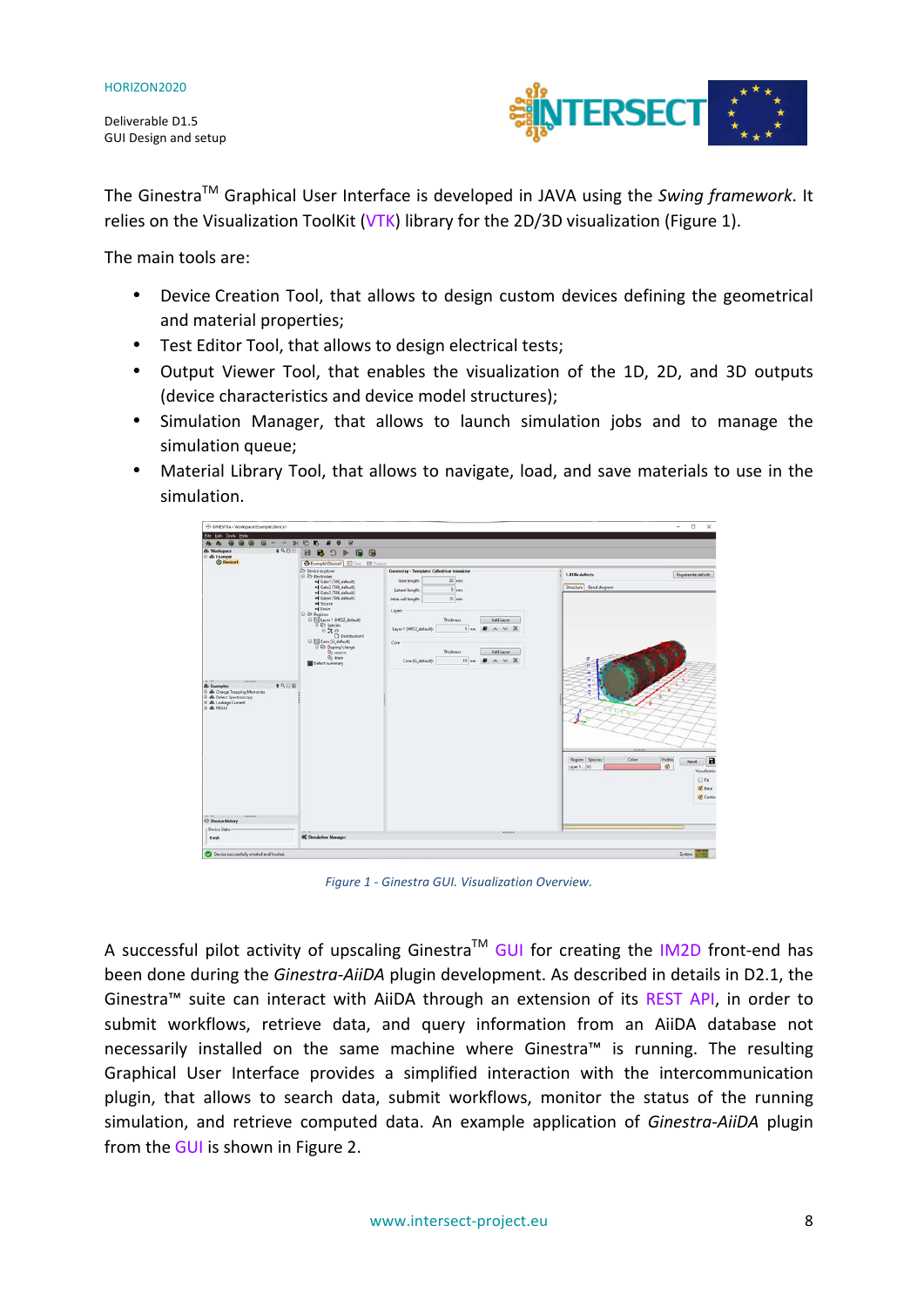



*Figure 2 - Ginestra AiiDA Plugin.*

Starting from the requirements and the use case described in D.1.1 and D.1.4, the relevant Ginestra<sup>TM</sup> GUI structures will be selected and distributed to the users. The select users will be able to perform their activities and support validating the IM2D quality requirements (D3.3) such as Functionality and Usability.

## **4. SimPhoNy-Remote**

SimPhoNy-Remote is one of the schemes available for integration of applications in MarketPlace, which has been developed by Enthought (https://www.enthought.com/), one of the partners in SimPhoNy project consortium  $[7]$ . S-R is a profitable vehicle for cloud deployment of legacy and desktop apps, and enables the user the access applications remotely via a web browser, without caring about tedious installation procedures (Figure 3). Even though the development of  $S-R$  is not a prerogative of the INTERSECT project, the understanding of its structure and working mode is necessary prerequisite for the integration of the Ginestra<sup>TM</sup> GUI into MarketPlace.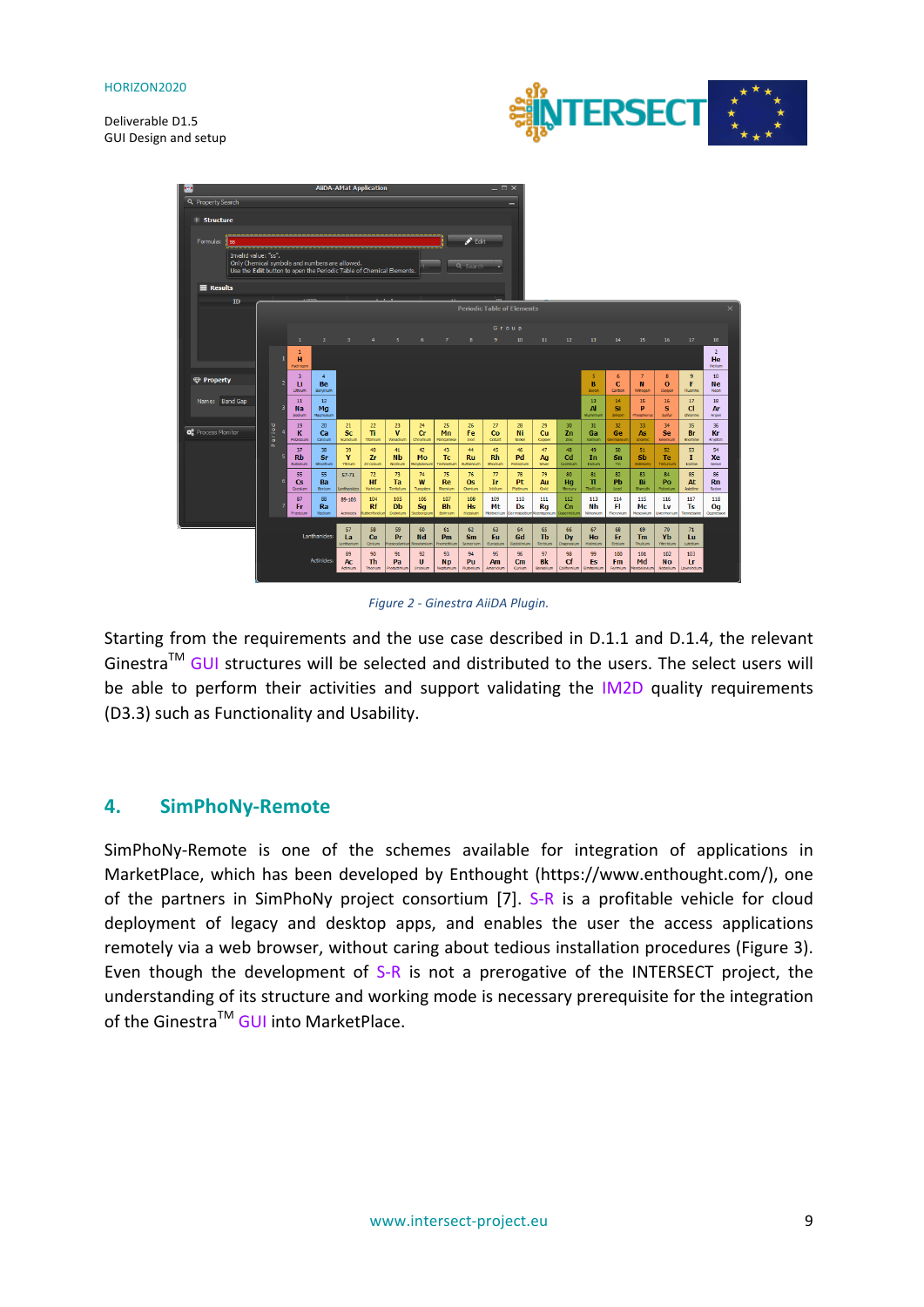Deliverable D1.5 GUI Design and setup





*Figure 3 - Symphony-remote example*

S-R enables the packaging of any application for the marketplace and other web platforms with a bundle of customized set of tools (Figure 4). It is based on JupyterHub, Docker, noVNC, and NginX frameworks [9]. SymPhoNy-Remote is free and open (BSD Clause 2) and also supports Access rights (secure user login) and Licenses of proprietary codes, as in the case of Ginestra<sup>™</sup> GUI.



*Figure 4 - SimPhoNy-Remote main structure (Credit: MarketPlace H2020 Project [2]).* 

To access it, the user just needs to create a  $S-R$  account and have the application of interest dockerized and integrated within their session. S-R also enables the user to seamlessly share their working sessions with other users via an automatically generated URL, and each account is customized to the user needs (with select applications available).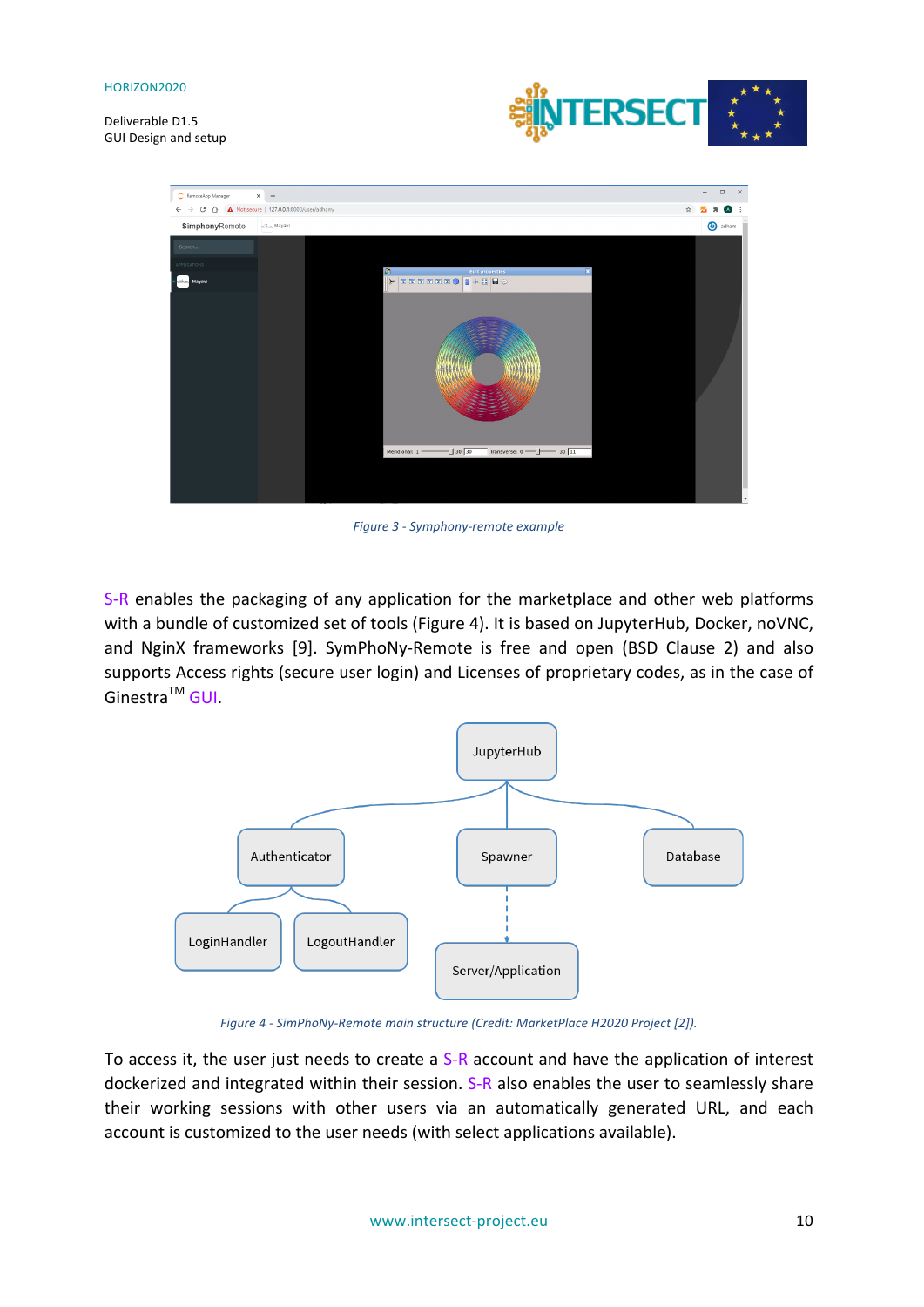

## **5. Integration to Marketplace**

The basic design and setup of an IM2D GUI system addressing all requirements needed from both the end user and the workflows have been achieved. However, Ginestra<sup>TM</sup> is a licensed proprietary software and its integration into a web infrastructure should be compliant with the Applied Materials Intellectual Properties regulation, such as Copyright and Trademark, for Ginestra<sup>TM</sup> access and use. The legal terms for the integration of Ginestra<sup>TM</sup> into MarketPlace are still under discussion. Thus, in order to have an initial prototype example and to prove the integration of a JAVA based tool by using S-R, we considered the case of *Protégé code* [10], which is an open-source JAVA application for ontology development. The example in Figure 5 confirms its easy feasibility. SimPhoNy-remote was shown to offer very good performance and user experience. In the next step the entire IM2D will be deployed including Ginestra<sup>™</sup>, AiiDA and SimPhoNy-OSP.

| C International Internet<br>$A$ $T$                |                                                                                                                                                                                                                                                                                                                                                                                                              |                                                                                                                                                                                                                                | ×              |  |
|----------------------------------------------------|--------------------------------------------------------------------------------------------------------------------------------------------------------------------------------------------------------------------------------------------------------------------------------------------------------------------------------------------------------------------------------------------------------------|--------------------------------------------------------------------------------------------------------------------------------------------------------------------------------------------------------------------------------|----------------|--|
| ← → B △ ▲ Not secure   127.0.0.1.0000/user/zdham/# |                                                                                                                                                                                                                                                                                                                                                                                                              |                                                                                                                                                                                                                                | 図 キ ヨ (<br>÷   |  |
| SimphonyRemote                                     | Chairman of WRITE                                                                                                                                                                                                                                                                                                                                                                                            |                                                                                                                                                                                                                                | $\circledcirc$ |  |
| Seven.                                             | File Edit view Recogner Topio Refector Gindow Hole                                                                                                                                                                                                                                                                                                                                                           | 130 difful Standard General Charles II (Standard Standard Standard Standard Standard Standard Standard Standard Standard Standard Standard Standard Standard Standard Standard Standard Standard Standard Standard Standard St |                |  |
| PRUSSTORS                                          | < > 0 100 cloims2 (http://www.inforenward.co.planet)<br>Beautinic ArtGee   LongisteriangUitani                                                                                                                                                                                                                                                                                                               |                                                                                                                                                                                                                                | * Story.       |  |
|                                                    | Active stroking x Esches x Individuals by class x 50.00ery x<br>Casses (Object properties Data properties   Arnotation properties   Datatypes   Individuals                                                                                                                                                                                                                                                  | C O Longit PorLeaghtLet - http://conmo.mb/mdclo/units-extension@PRNC_cd647234_4550_4369_676_4147cc4d2855                                                                                                                       |                |  |
| <b>Exp</b> Protegge INTERSECT                      | lass tierarchy LengthPercengo Unit<br>12 0. 10                                                                                                                                                                                                                                                                                                                                                               | NULLES Anotatons Usage<br>mosions tendentendium.<br>Asseted v I                                                                                                                                                                | 5.0506         |  |
|                                                    | <b>W-@ own Thing</b><br><b>Orad Not You</b><br><b>Carount015, Estance</b><br><b>C</b> Arrywar                                                                                                                                                                                                                                                                                                                | $Institute \fbox{C}$<br>nteriable (anguage en)<br>erghPer.erghi.nt                                                                                                                                                             | 000            |  |
|                                                    | $-0.95$<br><b>F</b> Clevelarity<br><b>T-BateJnt</b><br>O Stherett s<br><b>T- @ UstOne</b><br>· Amounther/meant.in L<br>- Consideration<br>- Constitution of firms<br>- MassPerkess.in t<br>· Speed wrspeeding<br>- WarnsPervis une unit<br><b>Becaused</b><br>Cancela<br>O Card.<br><b>O</b> Colection<br>+ Converciona<br>Convertisea Cuantist vehiclesty<br>$O$ Coulama<br><b>O</b> Deci<br>· Degreefolias | National<br>Dimensionless unit for the financian of two lengths.<br>Description tenatives engineer<br>Torotet To (<br>suicizo of C                                                                                             | 000<br>医血管周围   |  |
|                                                    | <b>O</b> Deka<br>+ Donvocouency<br><b>E</b> Detunctive<br>- Block follument<br>$+$ OFH <sub>30</sub>                                                                                                                                                                                                                                                                                                         | $00$ chicano<br><b>General Fast Bulletin CD</b>                                                                                                                                                                                | 0000           |  |
|                                                    | + Braincord<br><b>OF</b> FIX<br>+ Bractionstale<br><b>BEAMATE</b><br>· Ecroc<br><b>O</b> Fendo<br>$-6000$<br>$0$ Gray<br>· Hotto<br>$0$ I leave:<br>$b$ Hotz<br><b>O</b> form<br>· O Incor<br><b>Blockberr</b><br><b>O</b> ten<br><b>O</b> Exile<br><b>O</b> Kotol<br><b>O</b> Kuhan<br>$-$ 0 kHz<br><b>Okkgan</b><br>· Blendth<br><b>BLUTTER</b><br><b>O</b> Luminous intensity<br>20111                    | SubCiass Of Merchmore Ancister!<br>Chack we column that any Character One<br><b>WENTING</b><br>Target for Key (D)<br><b>PRINCIPED</b><br>Display Leice Of CD                                                                   | 0000           |  |
|                                                    |                                                                                                                                                                                                                                                                                                                                                                                                              |                                                                                                                                                                                                                                |                |  |

*Figure 5 - Protégé integrated with SimPhoNy Remote displaying EMMO*

## **6. Conclusion**

The realization of use friendly interoperable GUI is a relevant and constitutive part of the overall IM2D simulation box. The graphical interface will constitute the front-end to access the infrastructure, while its semantic upscaling is intended to remove the underlying complexity of the modelling workflows, for a seamless exploitation by industrial end-users.

We designed the GUI development by considering two possible approaches, and we adopted the re-use and upscale the native GUI of the Ginestra<sup>TM</sup> code as the most promising solution. As a consequence, we prioritized the integration of the Ginestra<sup>TM</sup> GUI within the MarketPlace digitalization hub. The second approach, i.e. (pure web) GUI, can be pursued in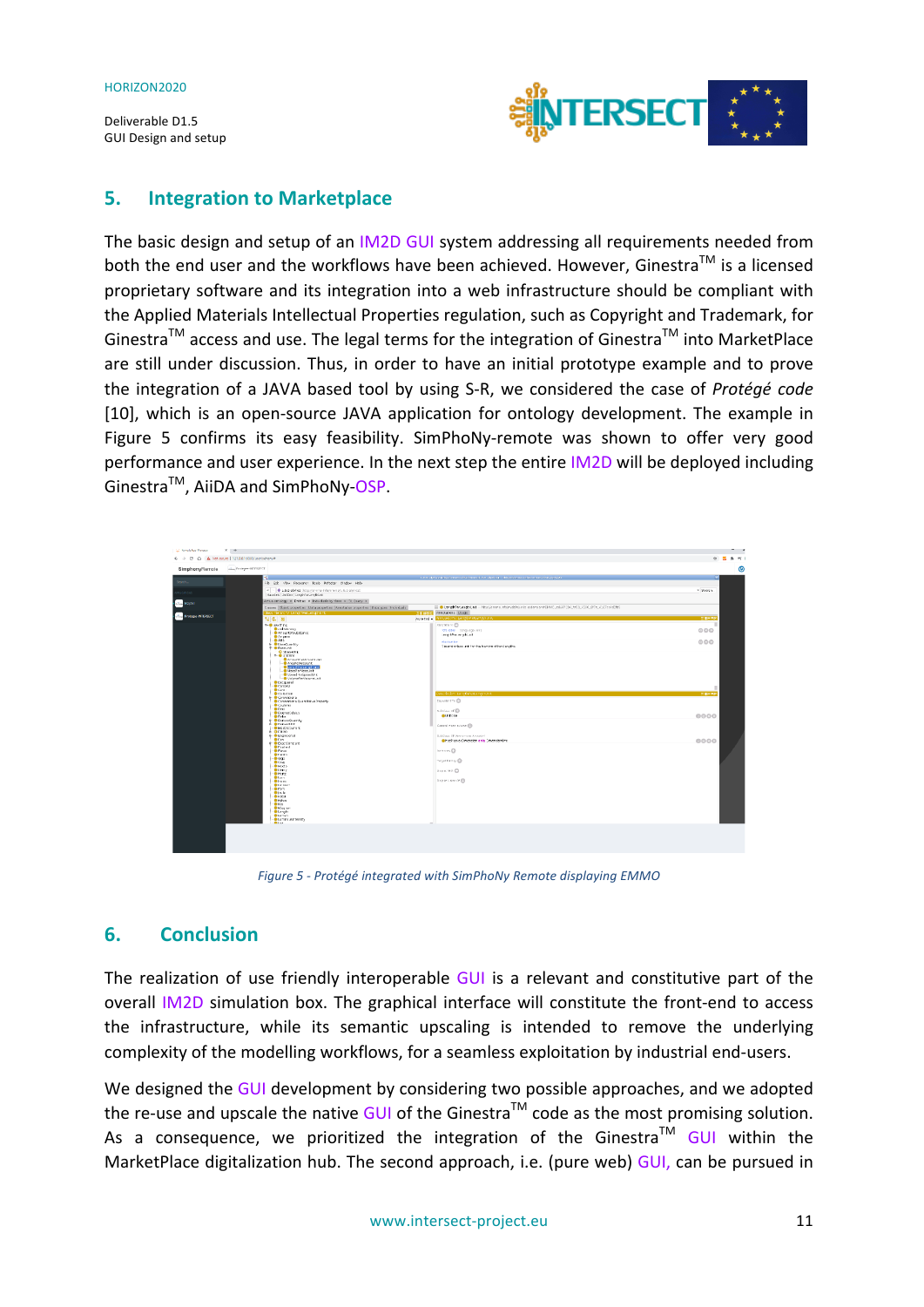Deliverable D1.5 GUI Design and setup



any case on the basis of the fully-fledged GUI. The actual implementation of GUI started recently and the work is in progress. A proof of concept integration of a JAVA based application in MarketPlace via SimPhoNy-Remote has been presented.